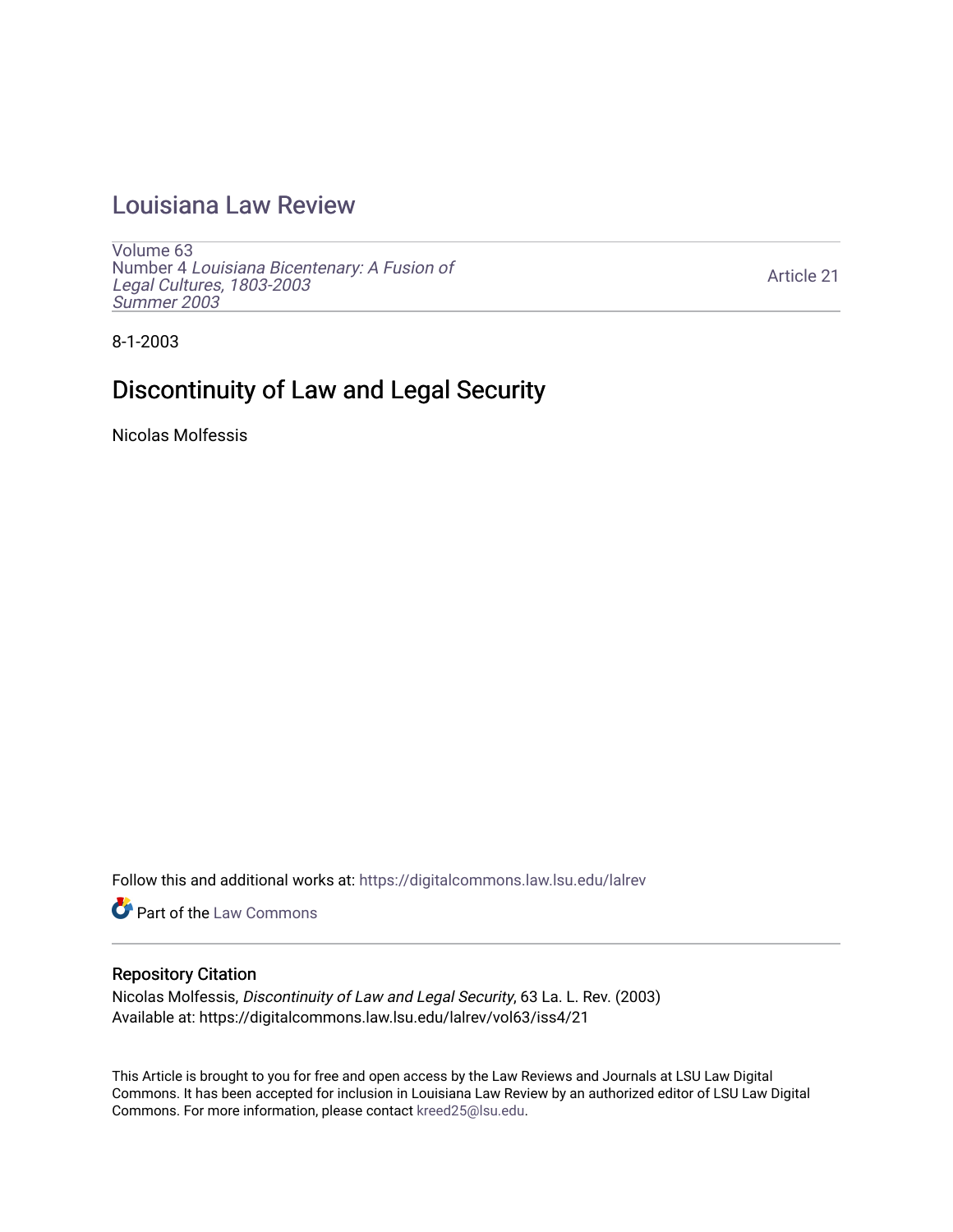### **Discontinuity of Law and Legal Security\***

#### *NicolasMolfessis° \**

There exists, it would appear, a total incompatibility between the two words that make up the title. Legal security, a basic assumption, calls for continuity in the law. It banishes ruptures and revolutions, the oversight of the past and all forms of abolition. It condemns the loss of memory as much as the convulsive movements of the law. Considered from that point of view, one would not be surprised that it had been raised, **by** Roubier, to the status of "first social value to reach," to the point that the author could state that "where this essential value, legal security, has disappeared, there is no longer any value which can remain; the very word 'progress' becomes meaningless and even ridiculous, and the worst injustices multiply with the disorder that settles in." Legal security requires, before anything else, respect for past legal situations. It is so fundamental that, without any doubt, it is the foundation of the existence of a principle of continuity in the law which persists "through the changing forms of the State."

Though it is the enemy of discontinuity, legal security does not, **by** the same token, call for stagnation or steadfastness. Although it seeks stability, it can also require change, whenever it becomes the condition for adjusting the rule of law to the social, economic and political circumstances. It calls also, therefore, for the progressive movement of the law, but a movement that is measured and controlled, a movement that illustrates, ifnot the hold of the law on the time, at least its persistence beyond the convolutions of history and events. In this respect, legal security is assuredly the basic need. It makes up the first order of the law without which the temporality of actions and behaviours is negated and erased in defiance of any foreseeabiltiy.

Such a requirement could not remain on the level of the principles of elementary natural justice. In the international order, legal security has been upheld by the courts entrusted with enforcing the respect of principles and rights of a value superior to that of legislation. The European Court of Justice has stressed its importance to the point of referring to it as "a fundamental requirement," to which the ECJ added the principle of the protection of "legitimate expectation and confidence," itself a

Copyright 2004, **by LOUISIANA** LAW REVIEW.

This is an abstract from *Discontinuité du droit et sécurité juridique*. The authenticity of this article was ascertained only **by** the author. **\*\*** Professor, University Paris Pantheon Assas.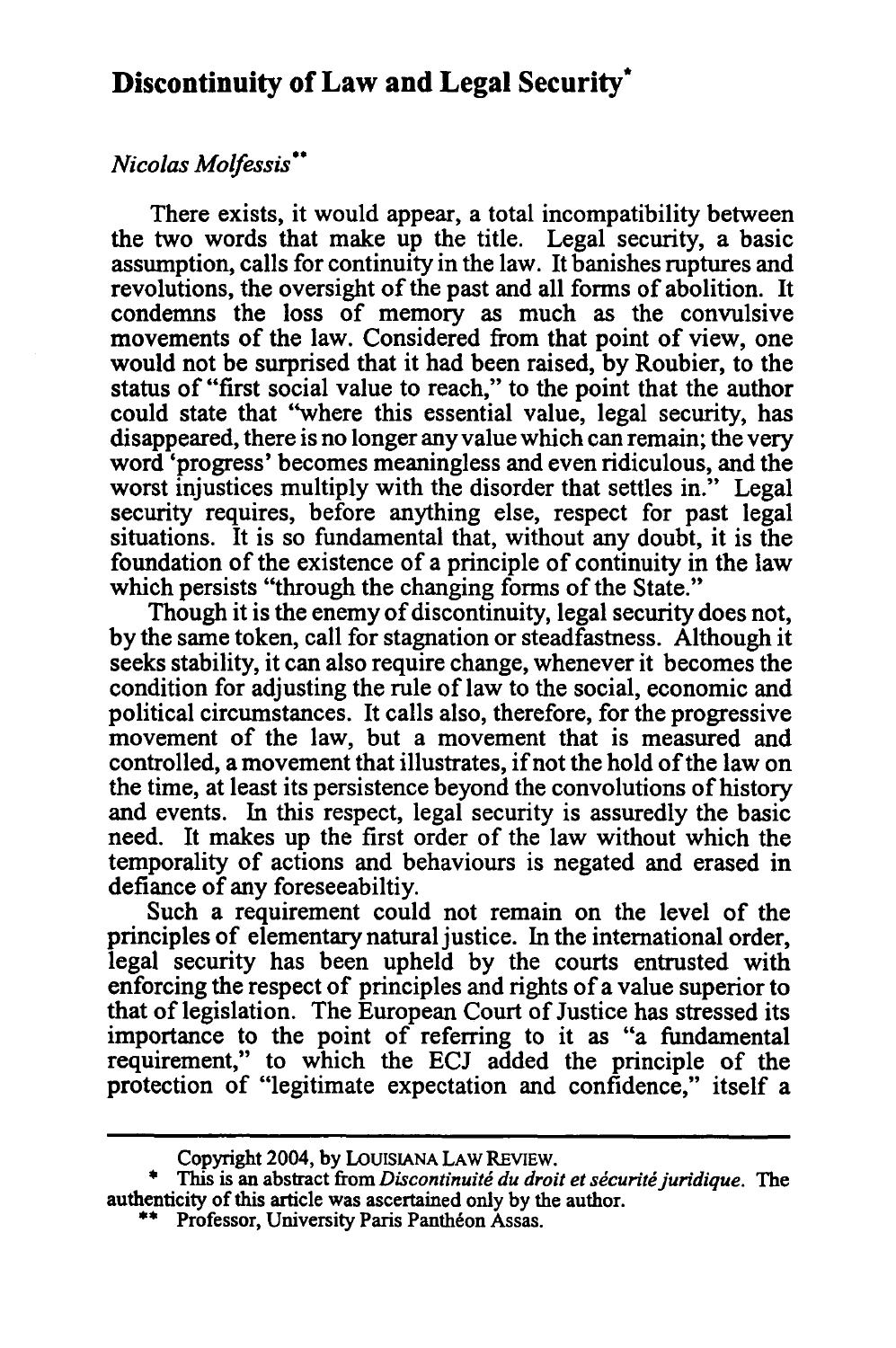guarantee of the respect for the stability of the rule. The ECJ did see many effects in that rule.

In the internal order, the Conseil Constitutionnel (Constitutional Council) was to follow quite logically the movement initiated at the European level when, in its decision of December 16 1999, it formally acknowledged "the aim of constitutional value to the accessibility and understanding of the law."

Thus, legal security will appear to have many ramifications. It is obvious that it carries with it effects that are as diverse as essential: protection against the retroactivity of the rule of law, requirements of clarity and precision in the expression of the law, respect of commitments and promises or, still, confidence in the effectiveness of the protection of public order, **....** The requirement of security in the law permeates relations governed by private law as well as relations with positive law. It imposes itself on those who formulate the rules as well as on those who apply them.

However, let us not be mistaken: a new principle has greater chances ofbeing recognized and to gain formal power, as the causes for its violation of being multiplied. Thus, the principle of legal security makes progress in positive law because the challenges to principles have increased. Known tragedies prove the point: inflation of statutes, poor legislative drafting, multiplication of reversals of jurisprudence, without forgetting the suffocation we are experiencing under the plethora of information under which we are all more and more buried. As a result, the rise of a principle of security must first be understood as a reaction against the dysfunction ofa legal system which is characteristic of our contemporary systems and their 'bureaucratization.'

The article aims to establish that to promote the principle of legal security is to seriously question the French legal system itself. The hypothesis is based on the fact that legal security goes against the contemporay evolutions of the sources of law, a manifestation of the disorders and dysfunctions of the law. The principle of legal security, because it grows within a legal system that increasingly ignores the requirements that it carries within itself, necessarily runs into a conflict with the legal system and calls for its overthrow. Consequently, a tension emerges between the evolution ofthe sources of law and the aspirations that legal security calls for. The proof can be found in the study of the instances of the lack of continuity in legislation and in juriprudence. Among the various evolutions that the rise of legal security brings about or is led to bring about, it appears that the very position of the jurisprudence ought to be turned on its head: the critical analysis of the instances of the courts' reversing themselves and the insecurity that such reversals create should indeed lead to the creation of a 'transitory or temporary law'